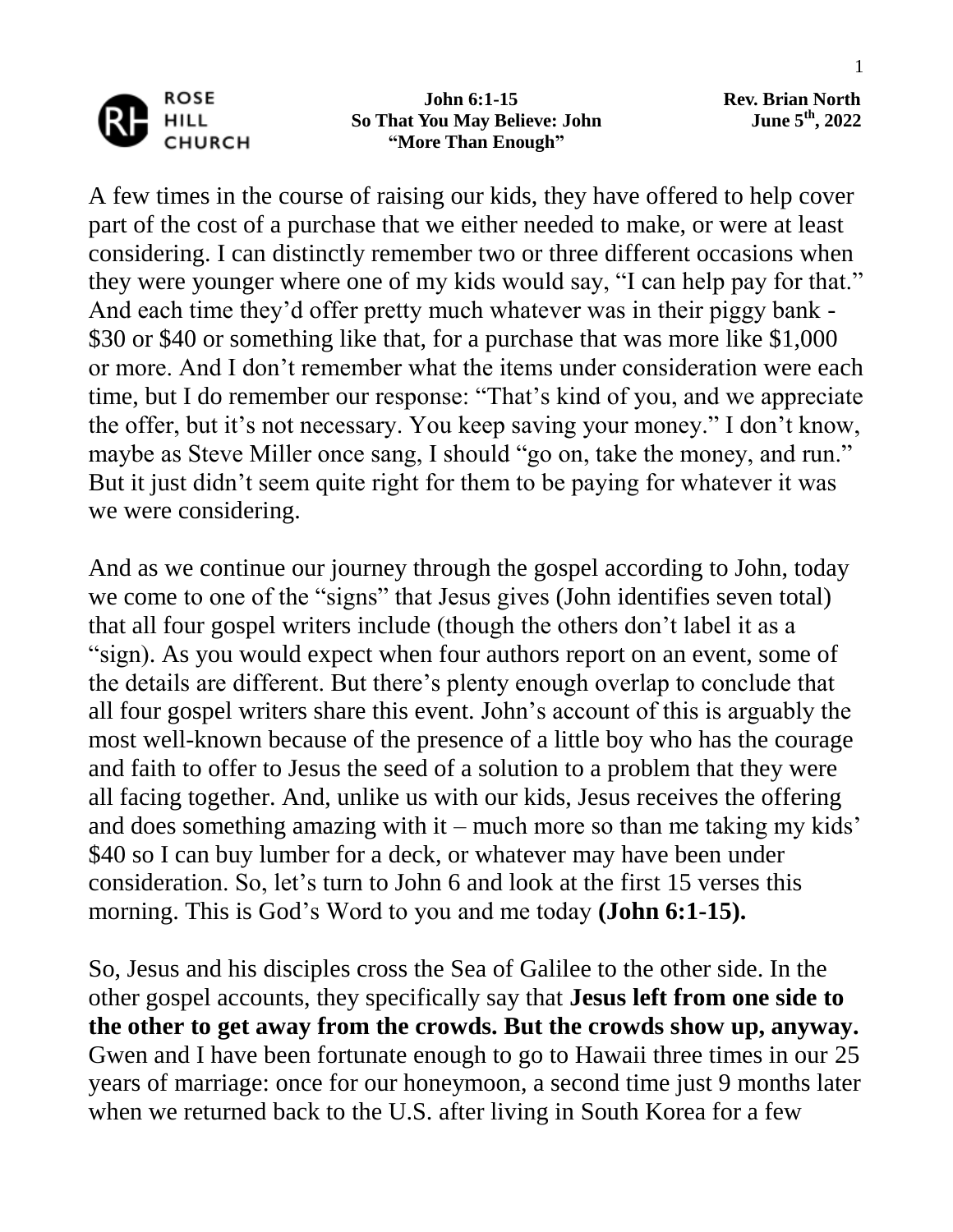months and we were able to extend a lay-over for 2 or 3 days. And then we didn't make it back again until near the end of the summer of 2019, for a 22nd anniversary trip for a few days, and we stayed in Honolulu/Waikiki.

One morning we decided to go to Diamond Head, as we'd never been there. We took a city bus, which dropped us off near the entrance to the park, and we walked in. We knew we would experience great views from the top and were prepared for that. What we really had not totally prepared for were the throngs of people. I don't think we expected it to be as sparse as, say, the top of Mount Rainier…but I thought it might be more like hiking up Tiger Mountain or Mt. Si, even on a beautiful summer Saturday, like we used to have. But no, it was more like Disneyland on the  $4<sup>th</sup>$  of July. It was nearly a constant stream of people going up, and going down.

Jesus experienced that here. There's just no getting away from the crowds of people – even on the other side of the lake. So, Jesus and his disciples go part way up a hillside, and the people follow. Jesus turns to Phillip – who was from this region (John 1:43), so he'd know where the nearest McDonald's or Chick-Fillet was – and Jesus asked him, "Where's the nearest place to get some food for these people?" Now, John tells us that Jesus already knew how he was going to handle this situation, and that he's just testing Philip. Perhaps Jesus is getting a sense of where Philip's head and heart are when it comes to ministering to these people, or where he is in regards to Jesus himself.

And Philip gives an answer that's along the lines of what probably a lot of us would have given in that moment. (Without the benefit of Jesus' resurrection, for example.) We'd like to think that we would pass this test with flying colors, but I think if we're honest, we'll realize that we are frequently not that different than him. Philip says, **"It would take more than half a year's wages to get enough bread to feed these people even a bite" (6:7).** It's an answer that only sees obstacles and problems and logistical challenges.

Too frequently – especially in the church – we just see problems and obstacles that seem insurmountable. We can figure out how to ship almost anything to almost any corner of the world in 2 days; we can build buildings that stretch high into the sky; we can teach little kids how to read, write, and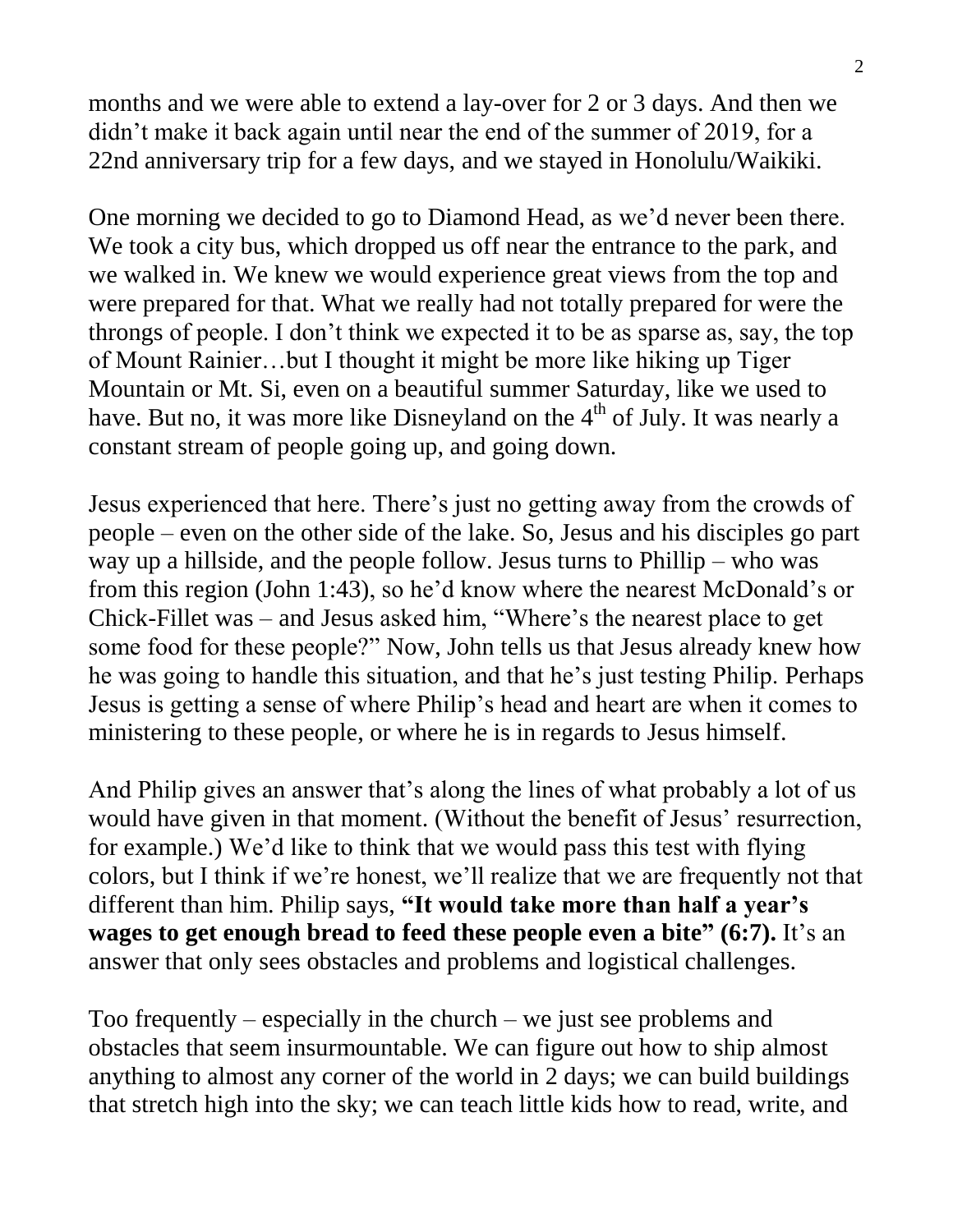do arithmetic (no small miracle for a teacher with 30 kids in a room!); We can put panels on our roofs to convert the sun's light into electricity…I mean, the obstacles that we have overcome throughout history are pretty amazing. We have all been a part of some significant obstacle-conquering things in our lives – in our places of work, our homes, and so forth.

**And yet sometimes in our faith, we sense God inviting us, calling us, even commanding us, to do something, and we see it in the same way the Mariners see the possibility of getting into the play-offs: It's practically impossible.** "God, you want me to do what? That'll take so much time! That'll take so much energy! That'll take so much money! I can't do that." We frequently respond this way (maybe not so directly, but the end result is the same) whether we're talking about big-picture "what's the purpose of the church" kinds of things, church budgets, serving in a ministry area once a month, or saying "hello" to someone we haven't met before. We have a way of focusing on the obstacles.

I'm sure I've used this illustration before, but when you're snow-skiing – and most of you know I love skiing – when you're skiing, one of the places that's fun to ski is in the trees. Some groves of trees are too tightly packed, but many are spaced out enough you can ski through them. And when you're skiing in the trees, you don't want to look at the trees, because usually where you're looking is where you end up going. You want to see the trees and know that they're there…but then you look at the spaces in-between the trees, because that's where you want to go. That's the path through and around the obstacles, and that's the path you want to follow.

**Similarly, Jesus has the plan laid out.** For instance, in today's passage: He knew how he was going to resolve the problem. John tells us as much. He just needs his disciples to be willing to help out, and stay focused on Jesus. Stay focused on the path through the obstacles. But Philip only sees the obstacles. He's like a skier, staring at the trees.

Then, one of the other disciples, Andrew, enters into the conversation. A boy has come up to him, or he approached the boy, and it turns out this kid brought a sack lunch with him. You can just picture the boy holding open his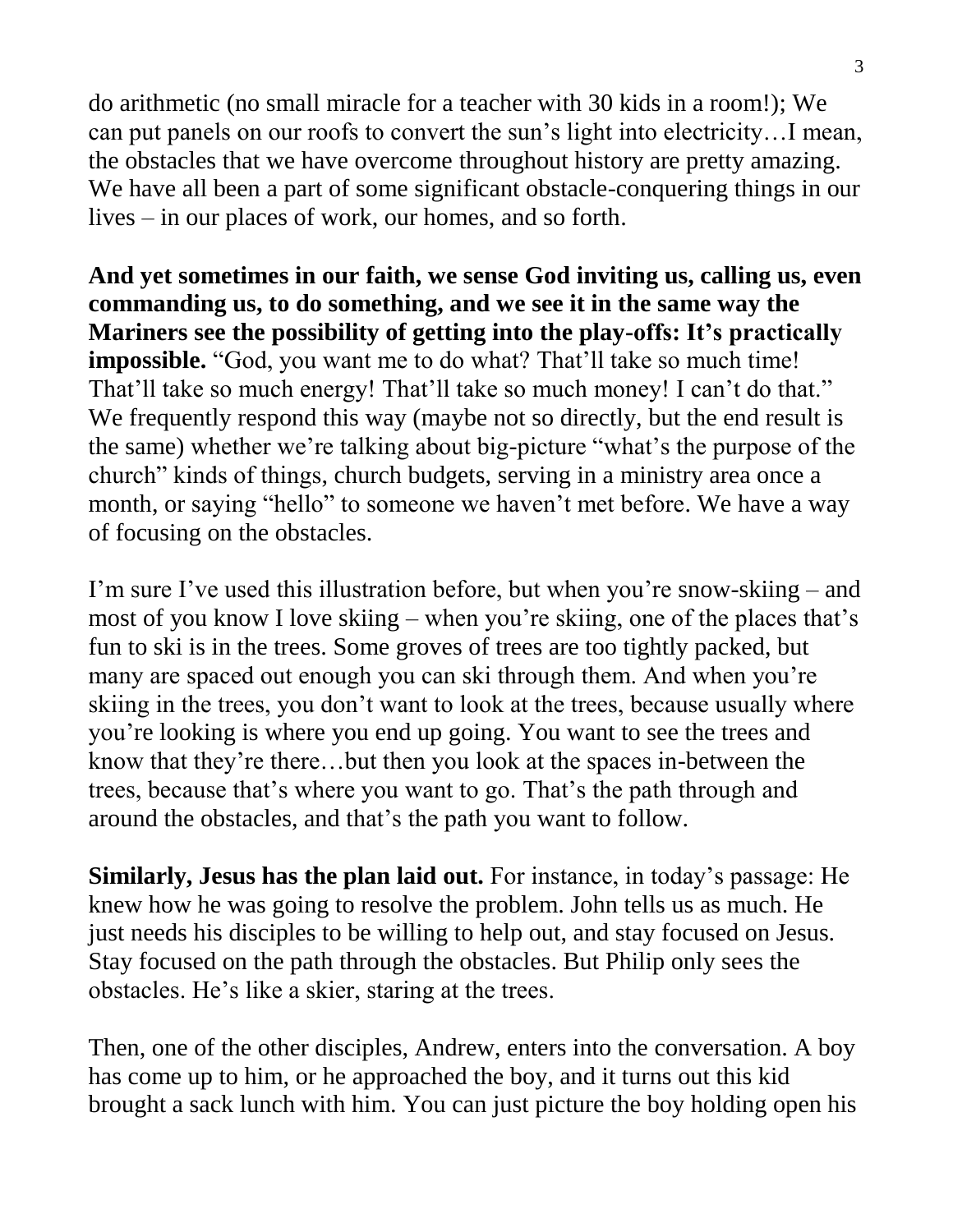paper bag (I know they didn't have those…bear with me) and showing what he had inside. Andrew very tentatively suggests that maybe the solution lies in this boy's food…he's got five barley loaves (rolls) of bread and two small fish. But even Andrew doesn't seem to think it's very realistic, as he questions, "But how far will they go among so many people?" (6:9). So, he's got his doubts…but he and this boy stay focused on Jesus.

**In fact, given Andrew's doubts about the feasibility of this food feeding the crowd, I suspect it was the boy's idea.** You don't get the sense that Andrew said to the kid – "Hey, you've got some food! Would you like to meet Jesus? I'm sure that if we give your food to Jesus, he can make it feed everyone. There might even be some leftovers." You don't get that sense that that was the sales pitch to the kid. It seems to be the other way around. When Jesus talks later about having "faith like a child," besides just the children who were gathered around him when he said that, I wonder if this child was in the back of his mind. Anyway, the boy thinks it might be helpful…So, he, along with Andrew and his doubts, offers this little lunch to Jesus.

By the way, **John notes for us that it was five "barley" loaves.** It's easy to gloss over, but this detail about what kind of bread it was is actually a clue as to the socio-economic status of the boy and his family, and probably – at least by-and-large – the crowd that's gathered there as well. In their day, barley was not considered to be a very good grain. It was the grain of those who were poor. For instance, we can look at something that Philo of Alexandria wrote. Philo was a Greek Jew who ended up living in Alexandria in Egypt when it was part of the Roman Empire. He is often considered to be the founder of religious philosophy. And he writes, **"Barley is, in fact, a very questionable nourishment and is appropriate only for irrational animals and unfortunate humans" (Philo of Alexandria, 1st Century).** Now, today, Barley is seen to have a lot of benefits, but in their day, this was their view and understanding of barley. This boy, his family, and probably a significant part of this crowd, because this region was not exactly full of well-to-do folks…these folks don't have much to offer.

So, Jesus takes this boy's second-class lunch, gives thanks for this bit of food, and fed the multitude of people. It just "happens." No thunder,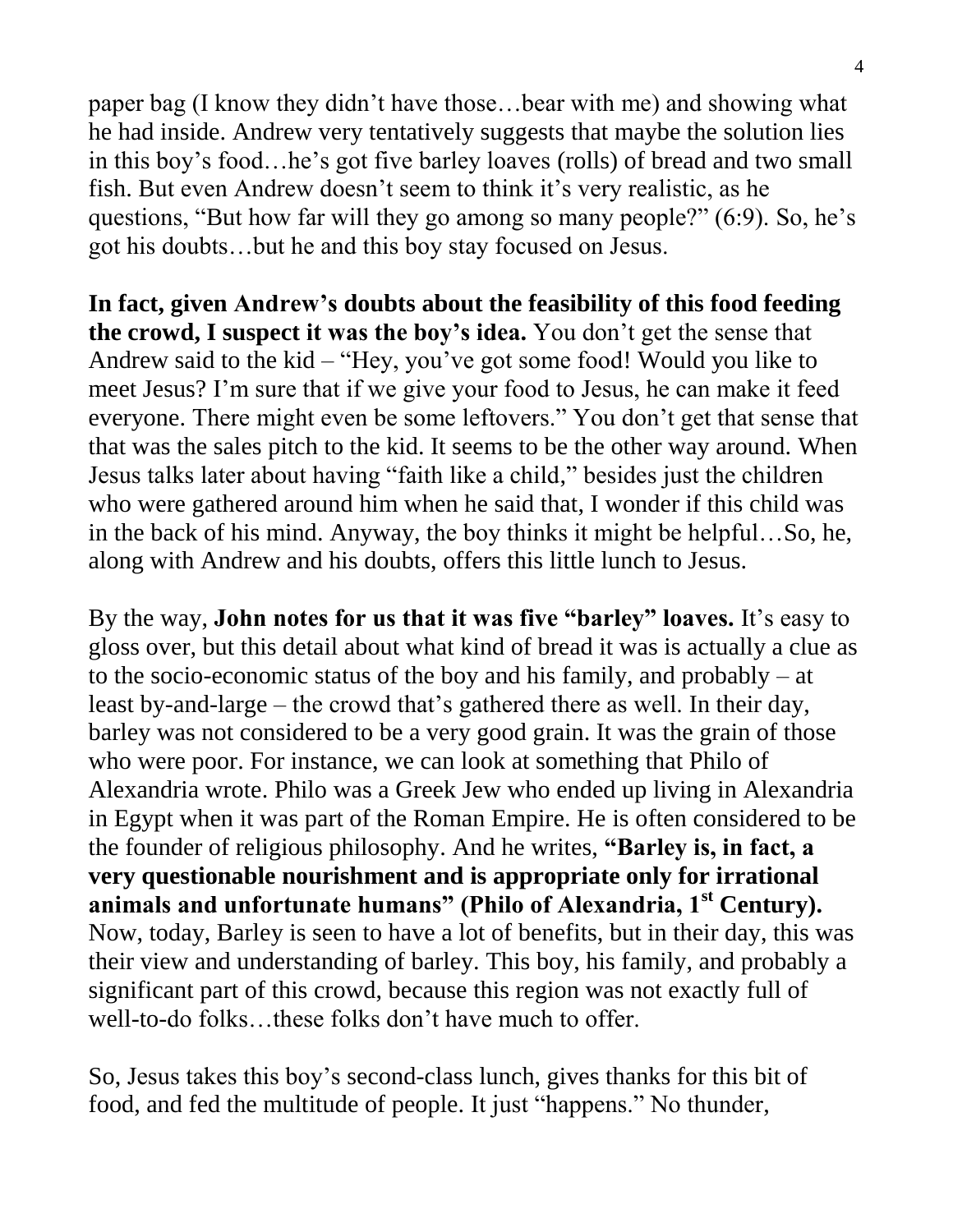lightning, or wind sweeping over them. It's subtle. 5,000 men, plus women and children. Probably somewhere in the range of 10,000 people. And then Jesus asks his disciples to gather the leftovers. Not only are they all fed, but there are leftovers, and Jesus says that none of it should go to waste – which in our American culture where we waste a lot, this is a good word for us to hear. And it must have been a bit of a surprise to them: Not only are the people getting fed, but there's leftovers! And they collect 12 baskets worth of food.

And then **John tells us that this was another "sign" that Jesus gave to indicate who he is.** We've seen a couple others – such as the man healed at the pool, the turning of water into wine. These are not some spiritual metaphor, but a sign. A sign communicates about, or points to, a reality. Road signs, for instance tell you the names of streets, or how far it is to a city, or tell you which way to go. They're not just symbolic or metaphorical – the streets and the cities they point to are real. Similarly, these are signs that point to the reality of who Jesus is. Some start wondering if he is a (the) prophet, a great leader like they'd had in previous generations. So, their expectation of Jesus is incomplete, but it gets close. Jesus senses that some of them want to make him king, but that's not his mission, so he slips away.

So, I think there are a couple things to take away from this passage. We've already touched on offering what we've got, and bringing it to Jesus even if we might be tempted to stare at the obstacles. What we offer may be a little, it may be a lot. Most of us in this region have a lot: ambition, drive, accomplishments, money, achievements, etc. Some of us don't. It doesn't really matter. **Jesus can take whatever you've got – a little time, a little money, a little food, a little energy, a little talent – and use it for his glory and to bless others.** The boy here is like the woman who puts a couple pennies into the offering at the Temple and Jesus says that she put in everything she had, and upholds her as being generous. The boy did the same thing here. It was, apparently, his whole lunch. All he had. Probably there was more back home…but that was all he had there, and it was for his tummy! The key is that he stays focused on Jesus. He doesn't stare at the obstacles…He had faith that Jesus could do something with what he had to